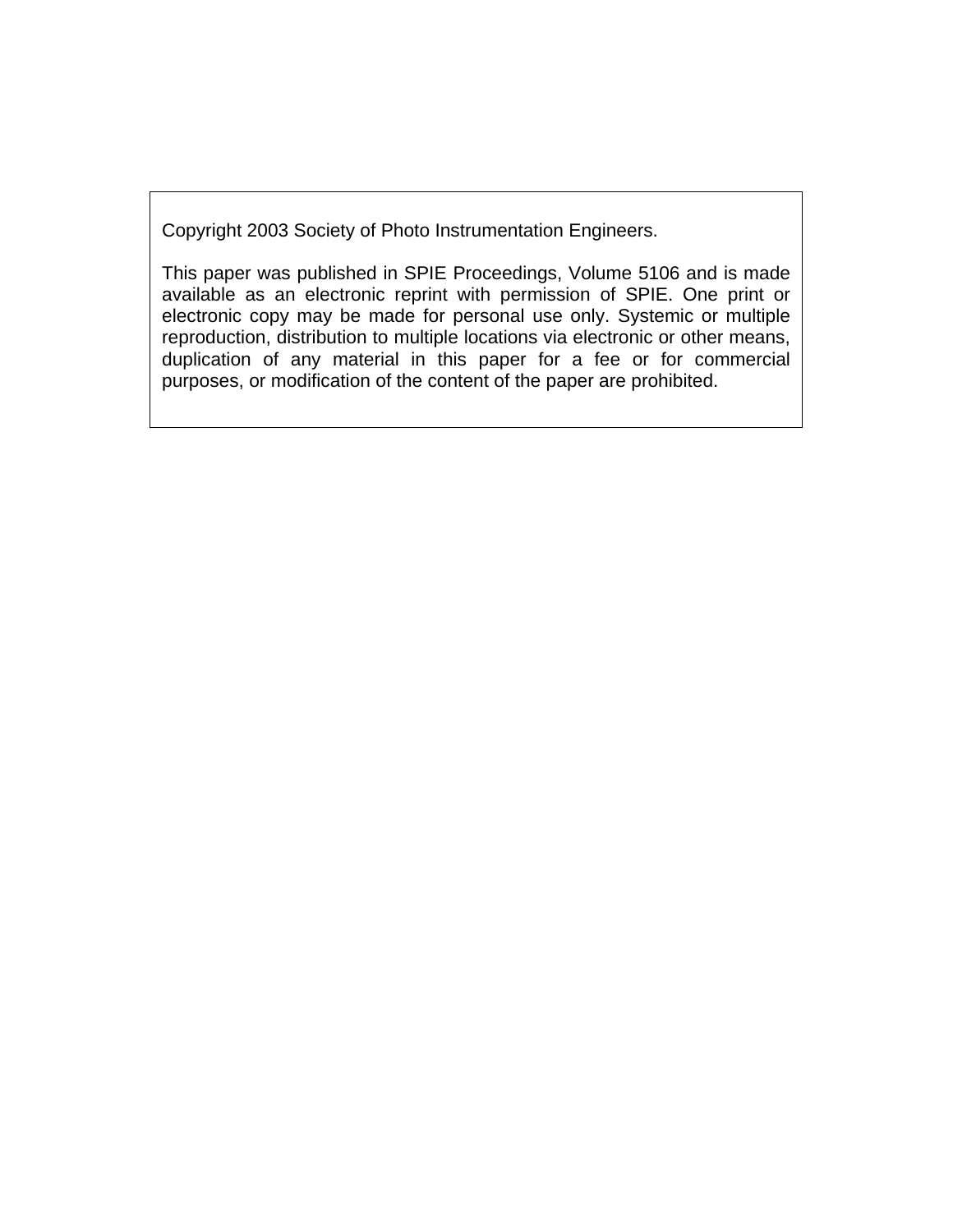# **High-resolution phase-only spatial light modulators with submillisecond response**

Steve Serati, Xiaowei Xia, Owais Mughal and Anna Linnenberger Boulder Nonlinear Systems, Inc. 450 Courtney Way, #107 Lafeyette, Colorado 80026

#### **ABSTRACT**

Improvements in silicon foundry processes have made possible high-resolution, light-efficient backplanes capable of driving electro-optic modulators with higher voltage signals. The higher voltage provides the excitation to achieve sub-millisecond response times with a wave of phase modulation when used with dual-frequency nematic liquid crystals. By combining dual-frequency phase modulators with high-voltage silicon backplanes, compact spatial light modulators become available for applications that need fast, high-throughput modulators such as optical signal processing, adaptive wavefront correction, optical signal routing or beamsteering, and active diffractive optics.

Keywords: Liquid crystal on silicon, dual-frequency, phase-only modulation, spatial light modulators

### **1. INTRODUCTION**

Liquid crystal on silicon (LCoS) spatial light modulators (SLMs) using nematic and ferroelectric liquid crystal  $(FLC)$  modulators have existed for several years.<sup>[1,](#page-8-0)[2,](#page-8-1)3</sup> The ferroelectric and nematic liquid crystal (LC) materials allow the SLM to produce amplitude and phase modulation with different performance characteristics.<sup>4,5</sup> One of the most useful forms is phase-only modulation with at least one wave (0 to  $2\pi$ ) of stroke. Phase-only modulation allows patterns to be encoded on the wavefront without attenuating the incident beam. Attenuation removes energy from the signal, adding heat to the modulator. Therefore, high efficiency is essential for light-starved or high-power systems. Normally, nematic LC is used for analog phase-only modulators, since these materials directly provide optical path differences (OPD) when the LC's birefringence is used to control the light's speed of propagation through the modulating layer. Unfortunately, the response time of these nematic modulators is strongly related to the addressing field used to control the OPD.

Response times in the tens of milliseconds are associated with high-resolution LCoS SLM's having a wave of stroke in the visible and near-IR. For these high-resolution LCoS SLMs, the addressing field is limited to a few volts by the backplane, which impedes the operating speed of the phase-only SLM. For many applications, sub-millisecond operating speeds are desired, which requires the backplane to provide more voltage at the pixel. Today, there are high-voltage foundry processes with sub-micron lithography. However, the transistor size grows as operating voltage increases, affecting pixel pitch. Large pixels are not desirable for compact correlator applications, since the optical path length of the system has to grow to compensate for the smaller angular spread in the spatial frequency components. In addition to application issues, fabrication of large arrays becomes a problem, if the pixel size is not restricted. The trade-off between higher voltage and smaller pixels creates a compromise, where the backplane voltage is still limited to 15 volts or less for pixel pitches of 25 microns or less. This voltage capability represents at most a factor of three improvement over existing high-resolution backplanes, which correlates to less than a factor of two improvement in speed (speed roughly increases with the square of the voltage) for normal nematic modulators. Therefore, sub-millisecond operation requires interfacing the higher voltage backplane with a different type of nematic material. This material has a frequency-dependent dielectric anisotropy, allowing faster response times.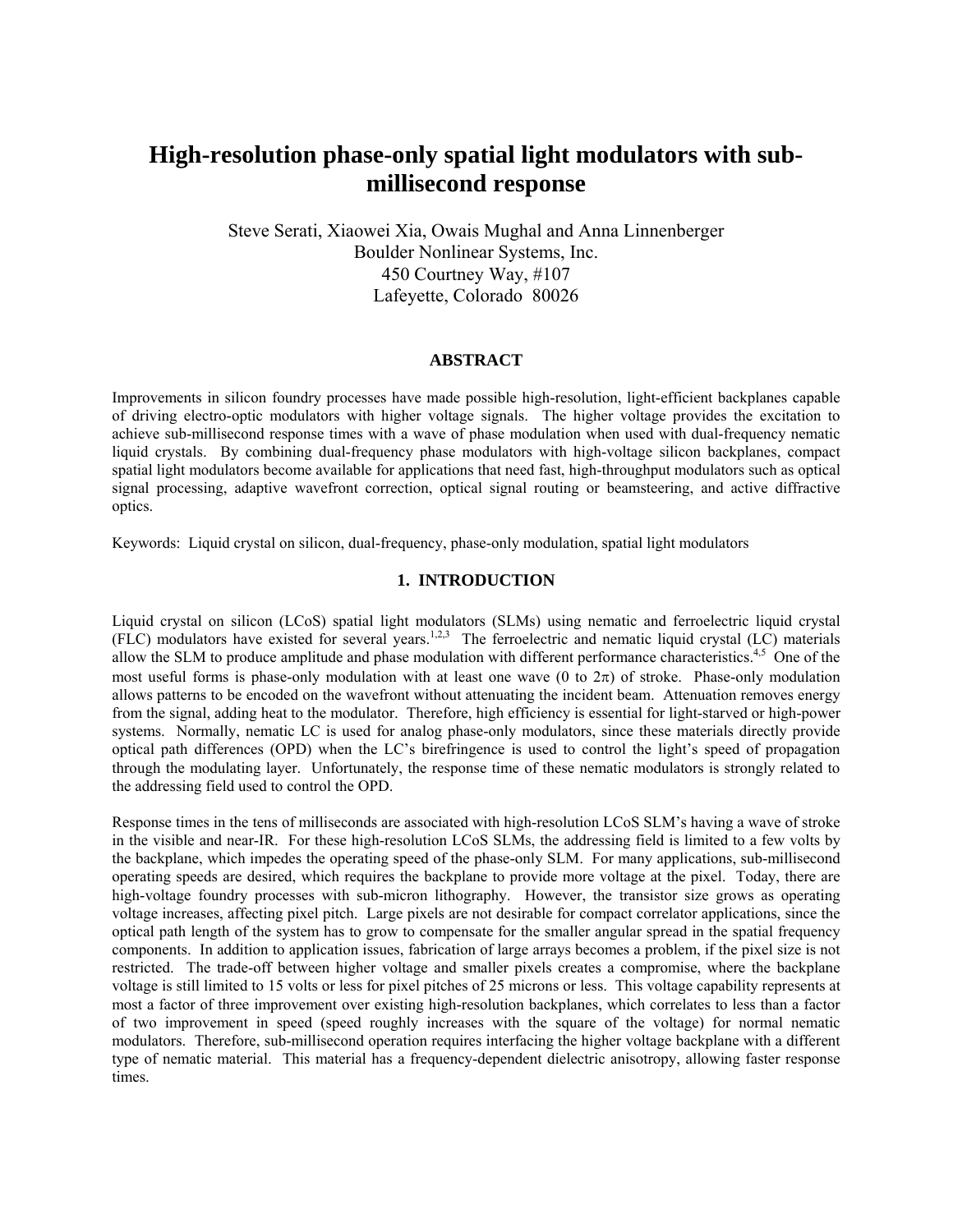Most commonly used nematic liquid crystals exhibit a positive dielectric anisotropy. This means that they can be rapidly driven from an optically thick state (more path delay) to an optically thin state. However, for conventional materials, going from an optically thin state to an optically thick state requires time for the molecules to relax. The relaxation time is a function of the cell's thickness, viscosity of the material and elastic forces that align the LC. Relaxation occurs faster when there is no electric field to counteract the alignment forces. It is the relaxation that is relatively slow.

Instead of relying on relaxation, it is possible to drive the molecules back to increase the optical path, if the dielectric anisotropy of the nematic LC changes sign. That is, the difference in the dielectric constants, which drives the LC transition, has a polarity change with the higher value at low frequencies dropping below the smaller value as the frequency of the drive signal increases. The sign change occurs at relatively low frequencies in certain types of materials. These materials are called dual-frequency nematics. Spatial light modulators with as many as 127 elements have been demonstrated using the dual-frequency effect.<sup>[6](#page-8-5)</sup> In these devices, the pixel count is low enough that direct addressing is used, where there is a direct connection to each pixel in the array. A direct connection allows the voltage level and waveform of the drive signal to have considerable flexibility. With LCoS SLMs, its active-matrix addressing allows the modulator to have several thousands elements (e.g. 256 x 256 = 65,536), but the active-matrix circuits place more restrictions on the drive signal.

An investigation of some of these materials indicates that sub-millisecond response times for a modulation depth of 2π does not require an excessive amount of voltage (±12 volts peak-to-peak produces a 0.16 millisecond response as shown in Figure 1). However, this type of modulator requires an addressing technique that provides a high frequency excitation (about 40 kHz) to produce the sign-changing drive signal. By applying a high-frequency drive signal, the LC modulator is quickly reset to "relaxed" state, allowing data written to the SLM to be valid within a millisecond given that the VLSI backplane has sufficient voltage.



Figure 1: Oscilloscope outputs showing the drive signal (Ch1 - bottom trace) and the corresponding optical response (Ch2 - top trace) of a single-cell dual-frequency LC modulator. The on-to-off transition represents a π phase change for the transmissive cell, which is a  $2\pi$  phase change in reflection.

To drive the dual-frequency liquid crystal materials with a high-resolution backplane, higher voltage levels are required than the standard 3.3 - 5 volt capability available from most sub-micron semiconductor processes. There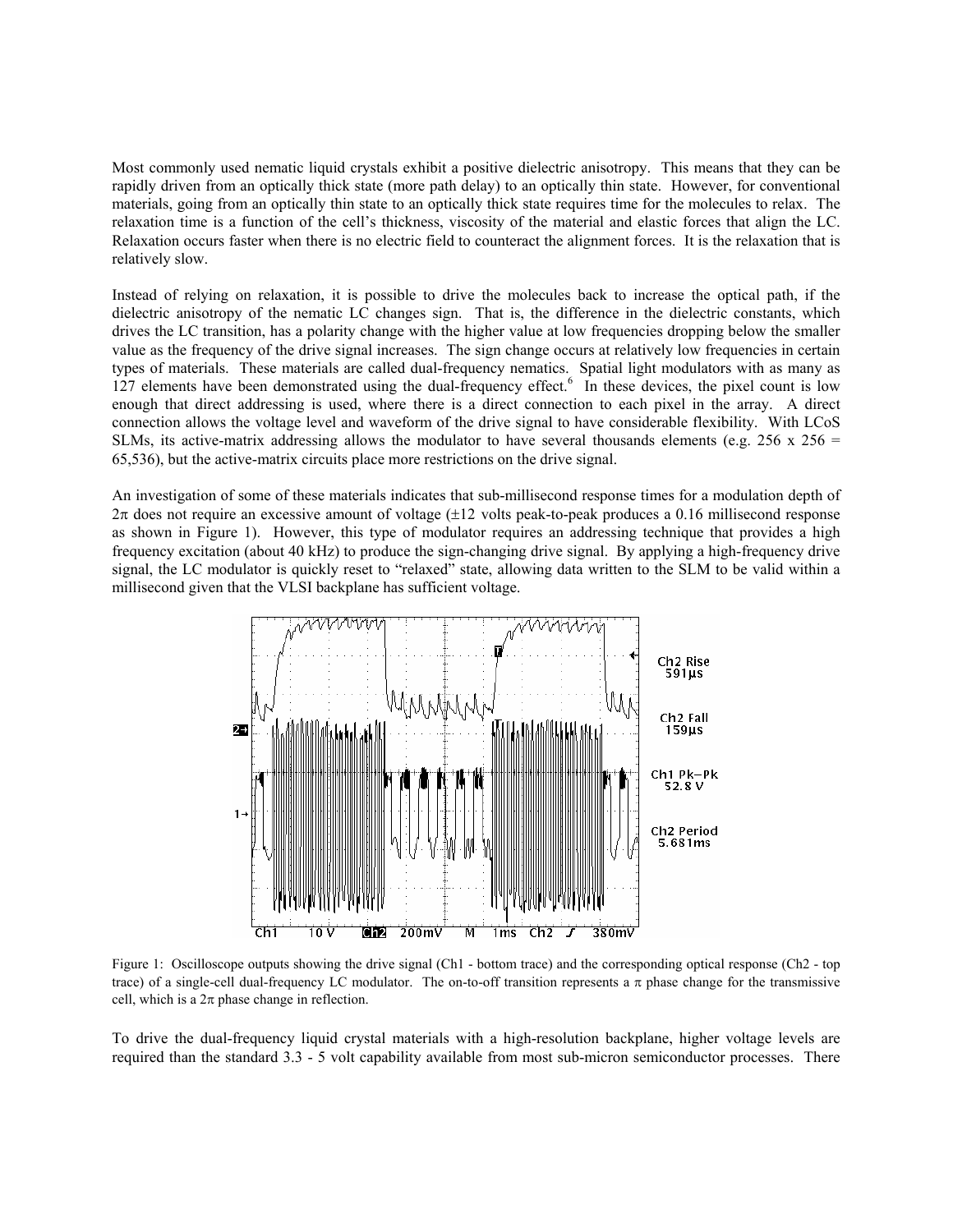are now 12 to 40 volt processes using sub-micron lithography. By using a moderate voltage (15 volts or less), it is possible to keep the pixel small and still provide sufficient voltage to drive the dual frequency modulator.

Recently, a high-voltage 256 x 256 LCoS SLM has been developed. The chip was fabricated through a 0.5-µm foundry process that uses chemical-mechanical polishing (CMP) to eliminate surface variations due to underlying circuit structures. The device has a pixel pitch of 24-µm with a flat fill factor of approximately 90%. The device provides 12 to 14 volts at the pixel. The load period for one frame of data is 115 µs. This paper describes some of the initial results using this backplane with a dual-frequency modulator.

## **2. 256 x 256 HIGH-VOLTAGE BACKPLANE**

Figure 2 shows a layout of the high-voltage (HV) 256x256 chip. The addressing circuitry is at the top of the chip. This circuit multiplexes 32 analog inputs into the 256 x 256 pixel array located in the active area. The active area is 6.144 mm (256 x 24 µm) per side. The circuit area to the left of the dummy pixel area contains test structures used to verify electrical performance of the chip.



Figure 2. The HV 256x256 chip. The active area is only 36 % of the die size, due to the additional dummy pixels.

As shown above, the active area is surrounded by dummy pixels which reduce the adverse effects of chemicalmechanical polishing (CMP). CMP locally planarizes the die, removing the variations caused by the successive depositions and etching procedures used to fabricate the underlying circuitry. The planarization procedure provides tremendous improvement in the local flatness of the pixel. However, CMP is performed on the entire wafer. Between the individual die on the wafer are "scribe lines" to facilitate the cutting apart of the die on the wafer. These scribe lines produce local hills and valleys that affect the height of the polished layers. Subsequent layers conform and accentuate these irregularities. The dummy pixels provide a 1.2 mm buffer zone from these areas to spread the dome produced by the CMP process over a larger area. With most of the curvature being at the edge of the die (outside of the active area), this configuration produces a flatter active area.

The Zygo Interferometer scans shown in Figures 3 and 4 provide data on the curvature of the HV 256x256 die. Figure 3 represents the total pixel area including the dummy pixels. The size of this area is 9mm x 9mm. As shown in Figure 3, there are 0.8 waves of variation from center to edge. However, the active area represented by the plots in Figure 4 has considerably less curvature.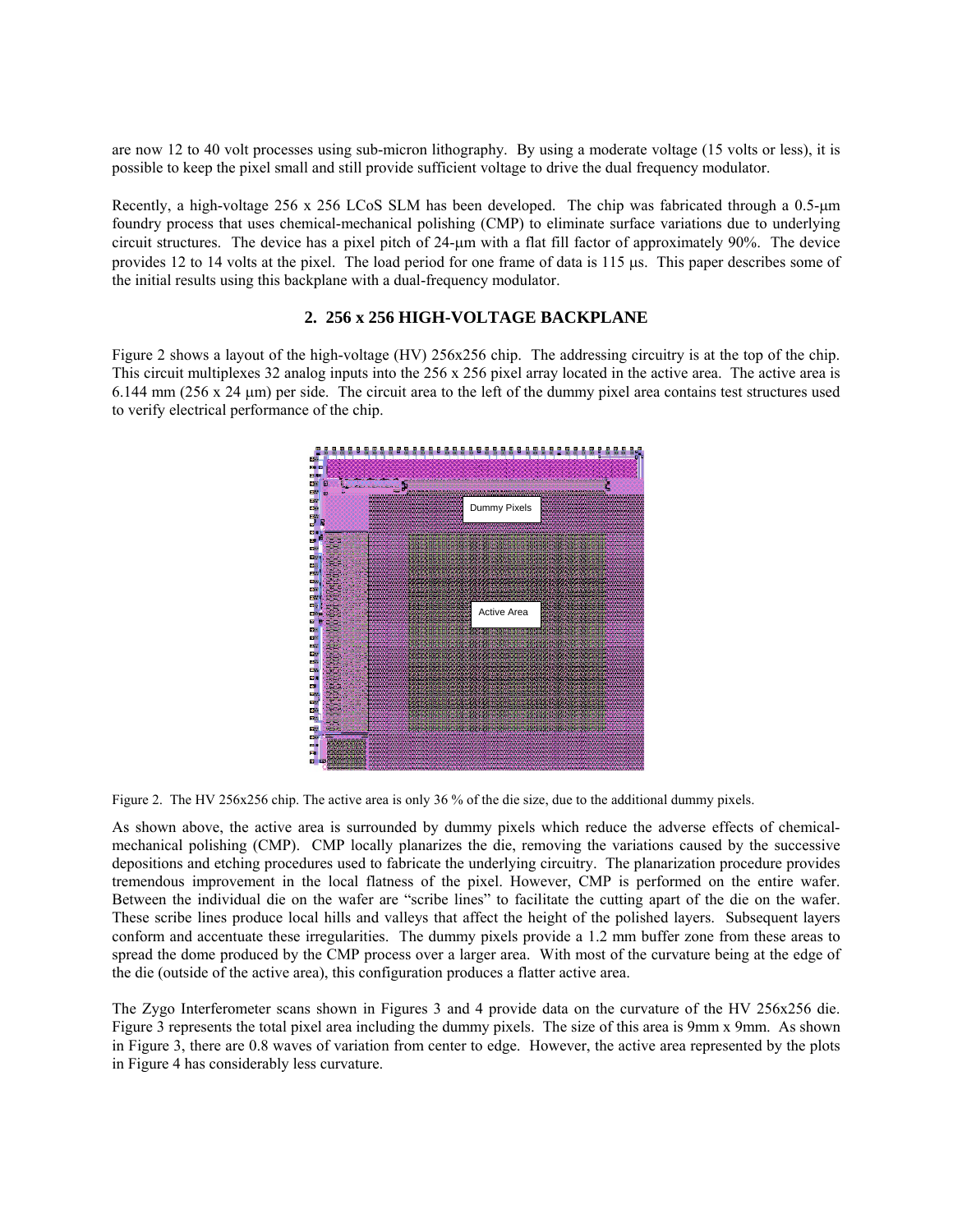

Figure 3. Zygo plot of the high-voltage backplane's pixel area including the dummy pixels surrounding the active area.

Figure 4 shows the curvature over the 6mm x 6mm active area of the die. Over this smaller area, the curvature is approximate a third of a wave with most of the active area being within a tenth of a wave. Nearly all of the curvature occurs at the very edge of the active area. These Zygo plots confirm that the dummy pixels act as a buffer zone, reducing the adverse effects of CMP processing.



Figure 4. Zygo plot of high-voltage backplane's 256x256 active area.

The zero-order diffraction efficiency of the high-voltage 256x256 backplane was measured. As shown in Figure 5, a laser was used to illuminate the SLM backplane. The spot from the 532 nm laser was smaller than the active area of the die. A Newport power meter was used to measure the incident and reflected beams. An iris was used to isolate the zero-order component in the far field. This measurement accounts for all zero-order losses (diffraction and insertion). A metal mirror from the wafer, a raw backplane and a fully assembled SLM with a dual-frequency modulator was measured (refer to Table 1). These measurements allowed us to isolate some of the losses.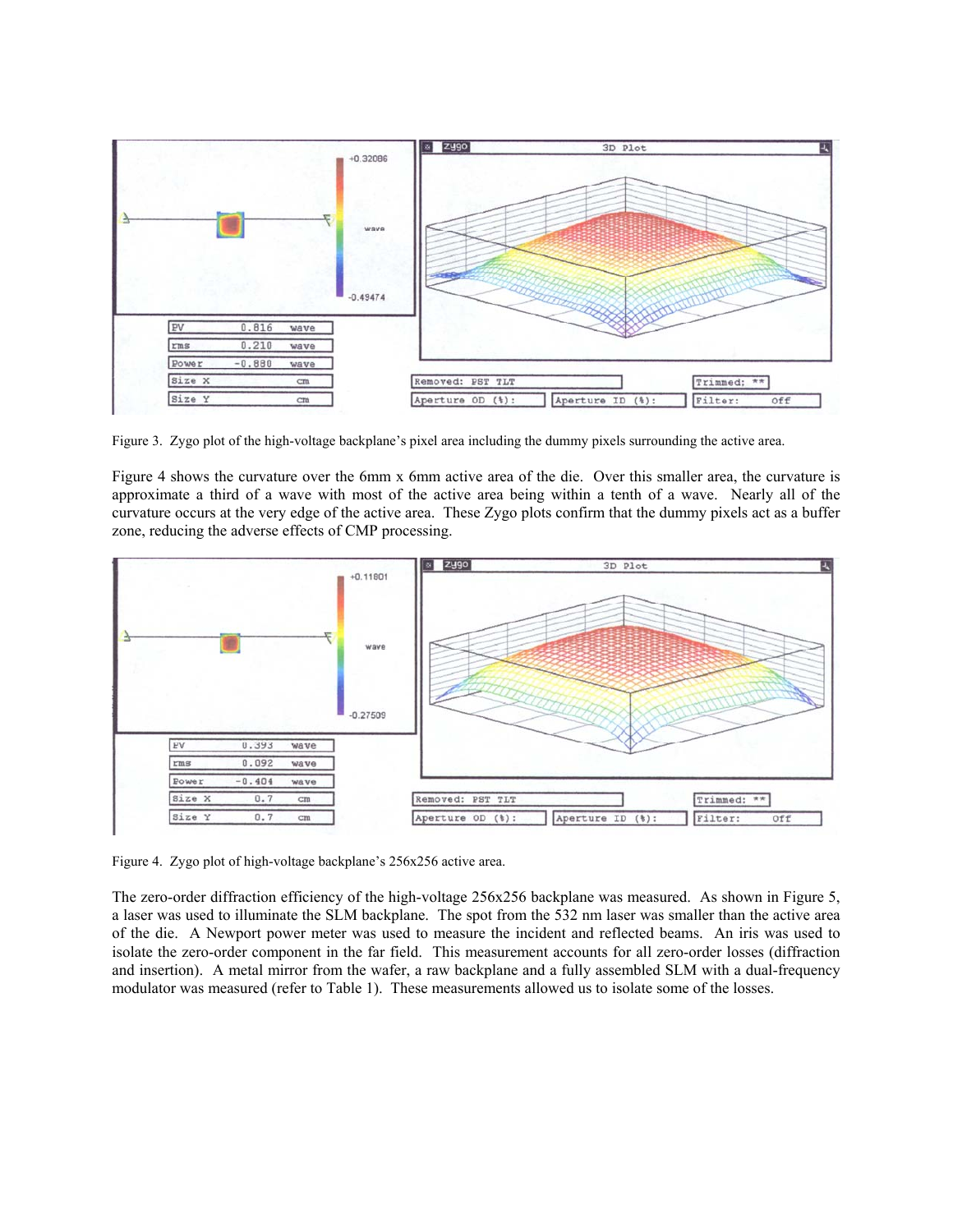

Figure 5. Optical setup for diffraction efficiency tests.

| <b>Device</b>  | <b>Zero-Order Diffraction</b> |
|----------------|-------------------------------|
| Laser Power    | $100\%$ (11.1 mW)             |
| VLSI metal     | 88% (9.8mW)                   |
| Raw 256x256    | 69% (7.65 mW)                 |
| Backplane      |                               |
| Dual-frequency | $63\%$ (7.0 mW)               |
| 256x256 SLM    |                               |

Table 1. Diffraction Efficiency Measurements

The raw backplane diffraction efficiency along with the metal reflectivity demonstrates that the actual pixel fill factor is approximately 89% (i.e. fill factor = square root [zero-order diffraction/metal reflectivity]). The pixel mirrors were designed to be 22.8 microns square on a 24-micron pitch, which provides a 90% fill factor. However, this fill factor does not include dimples due to vias. The last line in the table demonstrates that an assembled SLM has other significant insertion losses. These losses are from the coverglass, ITO electrode and liquid crystal. Most of the loss is due to Fresnel reflections at the different indexes. However, a small percentage is due to absorption and scatter from the ITO and liquid crystal.

## **3. DUAL-FREQUENCY LCOS SLM**

The primary goal of this development was to achieve sub-millisecond  $2\pi$  phase modulation using a dual frequency modulator driven by a high-voltage 256 x 256 backplane. To achieve sub-millisecond response, several modulator configurations were investigated. Also, the operating temperature of the modulators was varied. The various changes made some difference in response, but the largest improvement came from optimizing the drive scheme. The proprietary drive scheme uses a combination of high and low frequency drive signals to quicken the modulator's response.

Figure 6 shows an oscilloscope trace where the waveform is from a high-speed detector that is receiving modulated light from the 256 x 256 SLM displaying monotone images (all pixels on or off). The SLM is operating between crossed polarizers with the optic axis of the SLM's modulator at 45° with respect to the polarizer's axes. This configuration converts a 0 to  $2\pi$  change in retardance to an off-to-on-to-off transition. In less than one millisecond, the modulator transitions from 0 to  $2\pi$  or  $2\pi$  to 0, depending on the drive voltage to the pixels (all pixels on - 12 volts / all pixels off - 0 volts).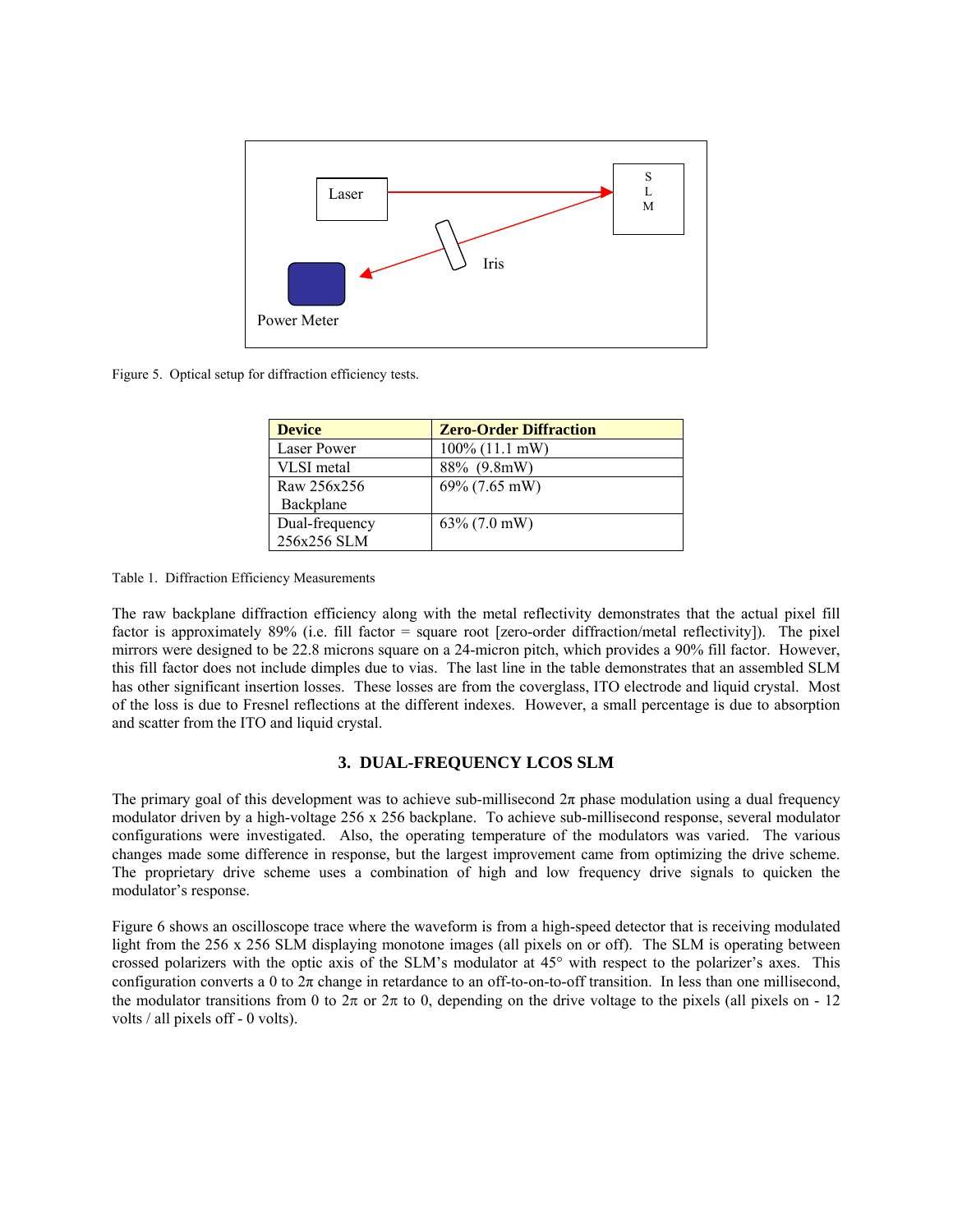

Figure 6. Off-to-on-to-off modulation representing  $2π$  of phase modulation at 670 nm in less than 1 millisecond.

The voltage level at the pixel controls the change in retardance that occurs during the data period. Figure 7 shows a scope trace from the high-speed detector as the SLM system runs a sequence of images. Each image is a different data level ranging from zero (left side of pattern) to 255 (right side of pattern). Each image is repeated several times to produce the stair steps. The spikes occurring in each stair step are from resetting the modulator during each image cycle. The spikes become larger as the retardance difference between the reset and data levels increase with the far left and far right sides of the pattern representing compressed versions of the transitions shown in Figure 6. Figure 8 is an image from the SLM operating at 1085 fps with the drive scheme.



Figure 7. Scope trace showing the intensity levels generated by writing different data values to the SLM. Each sub-millisecond frame cycle includes a data and reset period.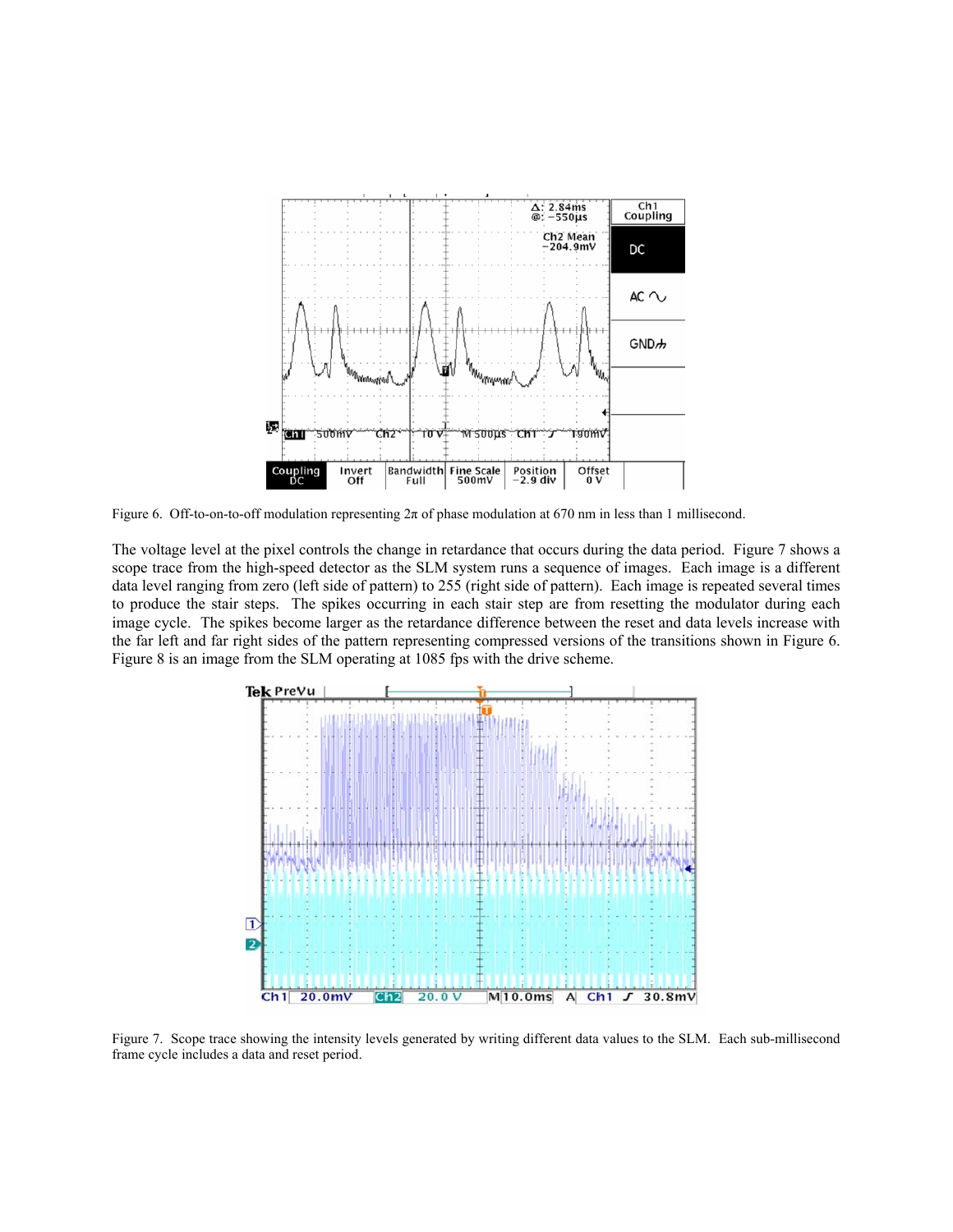

Figure 8. An image from the high-voltage 256x256 SLM operating at 1085 fps with data and high frequency coverglass pulses being applied concurrently.

## **4. SUB-MILLISECOND PHASE-ONLY SLM SYSTEMS**

The system for driving a 256 x 256 dual-frequency spatial light modulator (SLM) is shown in Figure 9. The complete system includes a dual-frequency 256x256 spatial light modulator, PCI-compatible drive electronics, highvoltage SLM interface electronics, temperature controller, 256 x 256 fast-framing Dalsa camera, camera-to-SLM interface electronics, Windows-based control software and the associated cables.



Figure 9. High-voltage 256 x 256 LCoS SLM system for driving dual-frequency nematic modulators.